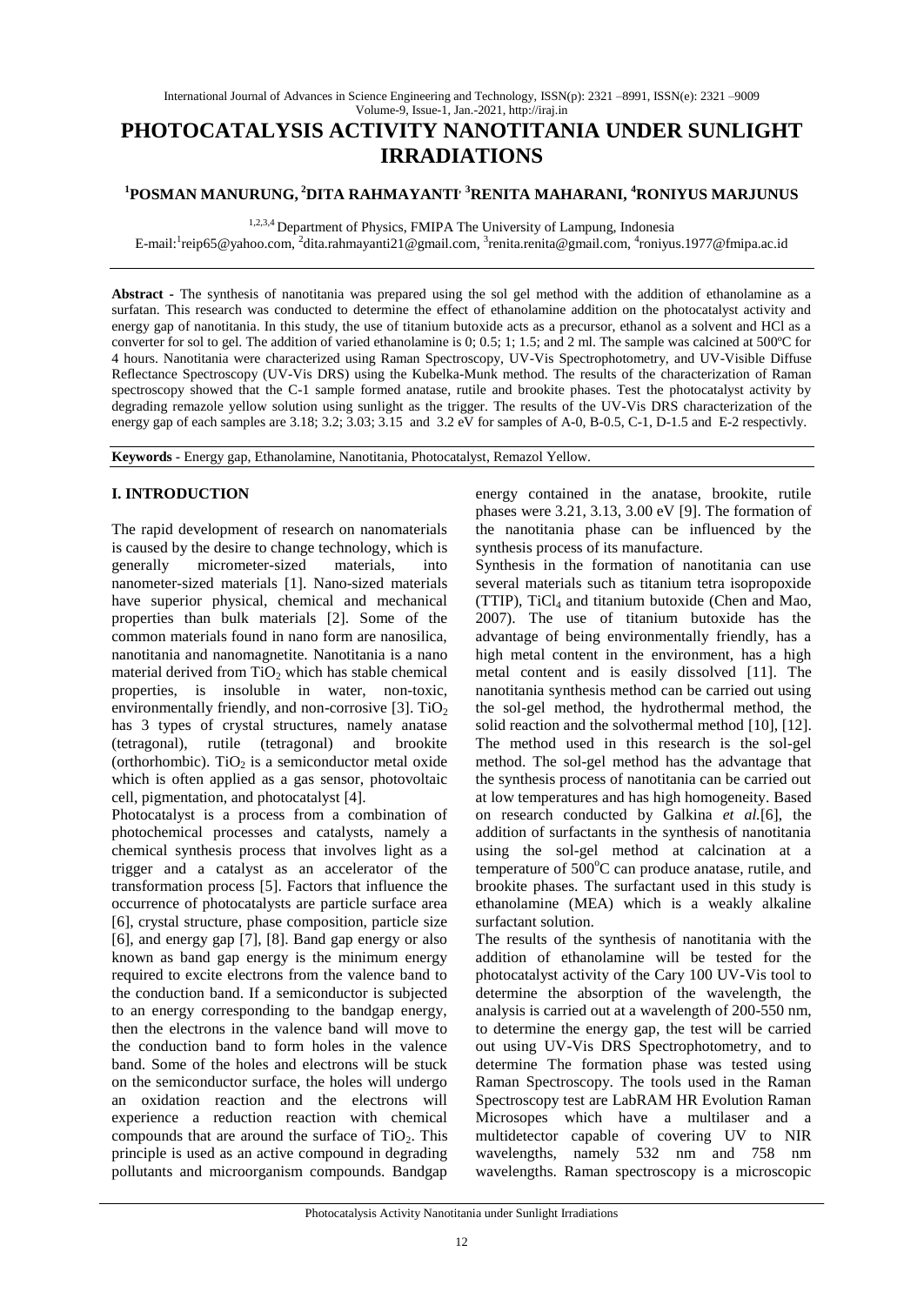International Journal of Advances in Science Engineering and Technology, ISSN(p): 2321 –8991, ISSN(e): 2321 –9009 Volume-9, Issue-1, Jan.-2021, http://iraj.in

technique that is able to identify various forms of bonds between atoms, this is confirmed based on the absorbance electron structure of a molecule. In addition, Raman spectroscopy is also used as a supporting analysis of the XRD test results. This happens because UV Raman spectroscopy is more sensitive in detecting the small phases that are formed [13].

### **II. DETAILS EXPERIMENTAL**

#### **2.1 Preparation Sample**

The preparation of titanium dioxide powder is carried out by synthesizing a mixture of titanium butoxide  $(C_{16}H_{36}O_4Ti)$  Sigma Aldrich (≥97%), Emsure's ethanol  $(C_2H_5OH)$  (99.9%), Merck brand ethanolamine (99%), and Merck brand HCl (37%) with the composition in Table 3.1. In this case, titanium butoxide  $(C_{16}H_{36}O_4T_i)$  functions as a precursor, ethanol  $(C_2H_5OH)$  functions as a solvent, ethanolamine functions as a surfactant and HCl functions as a pH converter in the sol to gel solution. The synthesis process is carried out by making a titania solution. The process of making a titania solution by mixing 60 mL of ethanol with 5.25 mL of titanium butoxide using a micro pipette, stirring for 20 minutes with a magnetic stirrer. Then add ethanolamine drop per drop using a micro pipette with variations  $(0 \text{ mL}; 0.5 \text{ mL}; 1 \text{ mL}; 1.5 \text{ mL}; \text{and } 2)$ mL) stirred for 30 minutes and the next step is adding HCl 2.45 mL drop per drop using pipette and keep stirring for 24 hours until a solution of gel nanotitania forms. Nanotitania gel solution in an oven with a temperature of  $100-150^{\circ}$ C for 24 hours and calcined at a temperature of  $500^{\circ}$ C for 4 hours.

| Sample  | Ti-butoxide | Ethanol | HC1  | <b>MEA</b> |
|---------|-------------|---------|------|------------|
|         | (mL)        | (mL)    | (mL) | (mL)       |
| $A-0$   | 5.25        | 60      | 2.45 |            |
| $B-0.5$ | 5.25        | 60      | 2.45 | 0.5        |
| $C-1$   | 5.25        | 60      | 2.45 | 1.0        |
| $D-1.5$ | 5.25        | 60      | 2.45 | 1.5        |
| $E-2$   | 5.25        | 60      | 2.45 | 20         |

#### **Table 1. Composition without addition and addition of ethanolamine nanotitania.**

The nanotitania powder is crushed using a mortar agate for 30 minutes until the particles become fine. Table 1. Sample variations of differences in the addition of ethanolamine.

## **2.2 Preparation of characterization**

Raman spectroscopy using LabRAM HR Evolution Raman Microsopes with a laser source wavelength of 532 nm (maximum power 100 mW), objective lens set at 10 x Vis (NA =  $0.25$ , WD = 10.6 mm) and CCD detector. UV-Vis and DRS spectrophotometry using Cary 100. UV-Vis measures absorbance at a wavelength of 200-550 nm and DRS looks at the

reflectance value at a wavelength of 200-800 nm. Nanotitania photocatalyst activity with the addition of ethanolamine was carried out in a solution of 10 ppm golden yellow remazole with a concentration of 10 ppm made from mixing 3 ml of remazole yellow (1000 ppm concentration) and 297 ml of aquabides. In the irradiation under the sunlight, it is carried out at around 11-12 am.

#### **III. RESULT AND DISCUSSION**

### **3.1 Raman Spectroscopy**

Raman spectroscopic analysis shows on Fig. 1 of the nanotitania samples with the addition of 1 ml MEA (C). According to previous research conducted by Beltran *et al.* (2017) synthesizing nanotitania using titanium butoxide obtained the anatase phase at shifts of Raman 149, 197, 398, 513, 519, and 637 cm<sup>-1</sup>, whereas based on the research of Jing *et al.* (2011) synthesis of nanotitania can produce anatase, rutile and brookite phases. The Raman shift of the rutile phase is located at 235, 444, and 612 cm-1, the anatase phases 143, 195, 395, 514, 519, and 635 cm<sup>-1</sup>, and for the brookite phase 121, 150, 244, 284, 321, 363, 402, 487, 542, and 630 cm<sup>-1</sup>. Fig. 1. the peaks appear at the raman shifts of 146, 197, 245, 444, 502 and  $612 \text{ cm}^{-1}$ . The raman shift at the 146, 197, 245 cm<sup>-1</sup> peaks defined as the anatase phase, the 444, 612 cm<sup>-1</sup> peaks defined as the rutile phase, and the 502 cm<sup>-1</sup> peaks defined as the brookite phase. Based on the test results using the DRS UV-Vis Spectrosphotometry shown in Fig. 2.

#### **3.2 DRS UV-Vis Spectrophotometry**

On the y-axis is the reflectance (% R) data of the sample to light with a wavelength of 180-800 nm as the x-axis. Based on the results of the DRS UV-Vis Spectrophotometry, it can be seen that there is not much difference between the samples. Based on research conducted by Muthee *et al.* (2020) determining the bandgap energy can be done by changing the% R (reflectance) quantity with the Kubelka-Munk method (F (R)), as in eq. 1

$$
F(R) = \frac{K}{s} = \frac{(1 - R)^2}{2R} \tag{1}
$$

where, F (R) is the Kubelka-Munk factor, K is the absorbance coefficient, S is the scattering coefficient, and R is the reflectance value. Bandgap energy is obtained from then perform linear extrapolation  $(F(R)hv)^2$  against *hv* (eV) cutting the abscissa, this cut value which is the value of the gap energy is shown in Figure 3. The value of *ℎʋ* (eV) can be determined by eq. 2.

$$
E_g = hv = \frac{hc}{\lambda} \tag{2}
$$

Where:  $E_a$  = bandgap energy (eV), h = Planck's constant  $(6,624 \times 10-34$ Js),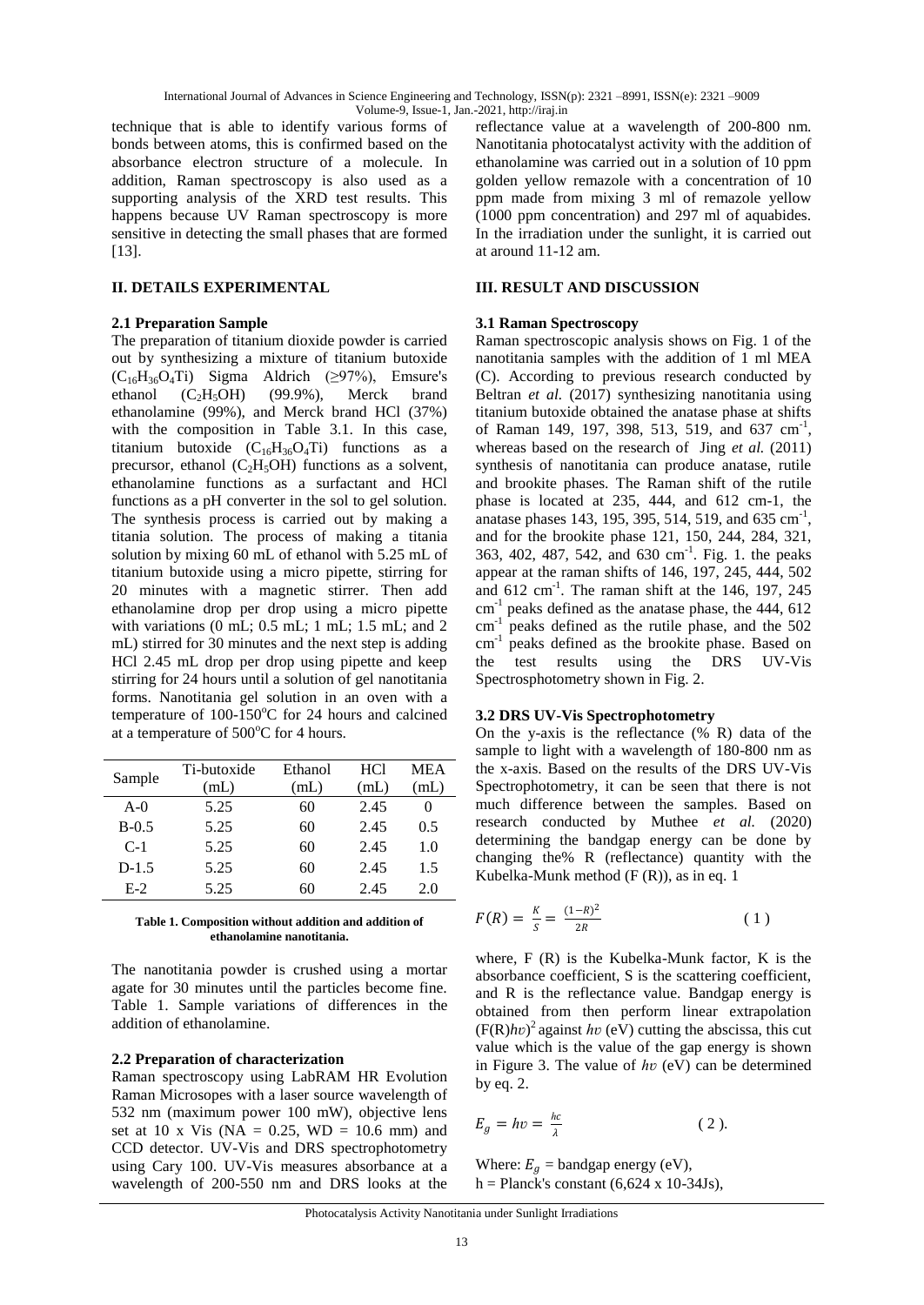International Journal of Advances in Science Engineering and Technology, ISSN(p): 2321 –8991, ISSN(e): 2321 –9009 Volume-9, Issue-1, Jan.-2021, http://iraj.in

 $c =$  the speed of light in air (3x 108 m/s).  $\lambda$  = wavelength (m).

Based on the results of calculations using the Kubelka-Munk method, it is known that the energy gap is shown in Fig 4.

#### **3.3 Photocatalyst activity**

Photocatalyst activity by doing the exploration using remazol golden yellow irradiation under sunlight as a trigger for the reaction. Irradiation under the sun is carried out for 50 minutes with 10 minutes of sample taken as much as 10 ml. Based on the results of UV-Vis



**Fig. 1. Raman spectroscopy on sample C-1 with MEA dopping 1 ml.**



**Fig. 2. UV-Vis DRS Spectrophotometry results from samples (a) A-0, (b) B-0.5, (c) C-1, (d) D-1.5 and (e) E-2.**





**Fig. 4. Energy gap of samples A, B, C, D, and E.**

spectroscopy, it is known that the maximum peak position of the wavelength is at 411 nm and the longer the exposure time will make the absorbance decrease as in Figure 5. The activity of photocatalysts that experienced the most significant photodegradation of remazole golden yellow in sample C with the addition of 1 ml of MEA, this is influenced by sample C which has the largest surface area [16].



**Fig 5. Photodegradation of nanotitania with the addition of ethanolamine under sunlight irradiation on samples A-0, B-0.5,**  C-1, D-1.5 and E-2 at the peak position  $\lambda = 411$  nm.

#### **IV. CONCLUSION**

Results Characterization of nanotitania with the addition of ethanolamine / MEA using the sol gel method and calcined at a temperature of 500  $^{\circ}$ C influenced the phase formation. From the results of the Raman spectroscopy analysis on the sample C-1, the anatase, rutile, and brookite phases were obtained. The results of the UV-Vis spectrophotometer showed that samples  $A-0$ ,  $B-0.5$ ,  $C-1$ ,  $D-1.5$  and  $E-2$  were able to degrade remazol golden yellow solution and the highest photoactivity was found on samples MEA dopping 1 mL. The results of the UV-Vis DRS characterization showed that the energy gap of each samples are 3.18; 3.2; 3.03; 3.15 and 3.2 eV for samples of A-0, B-0.5, C-1, D-1.5 and E-2 respectively.